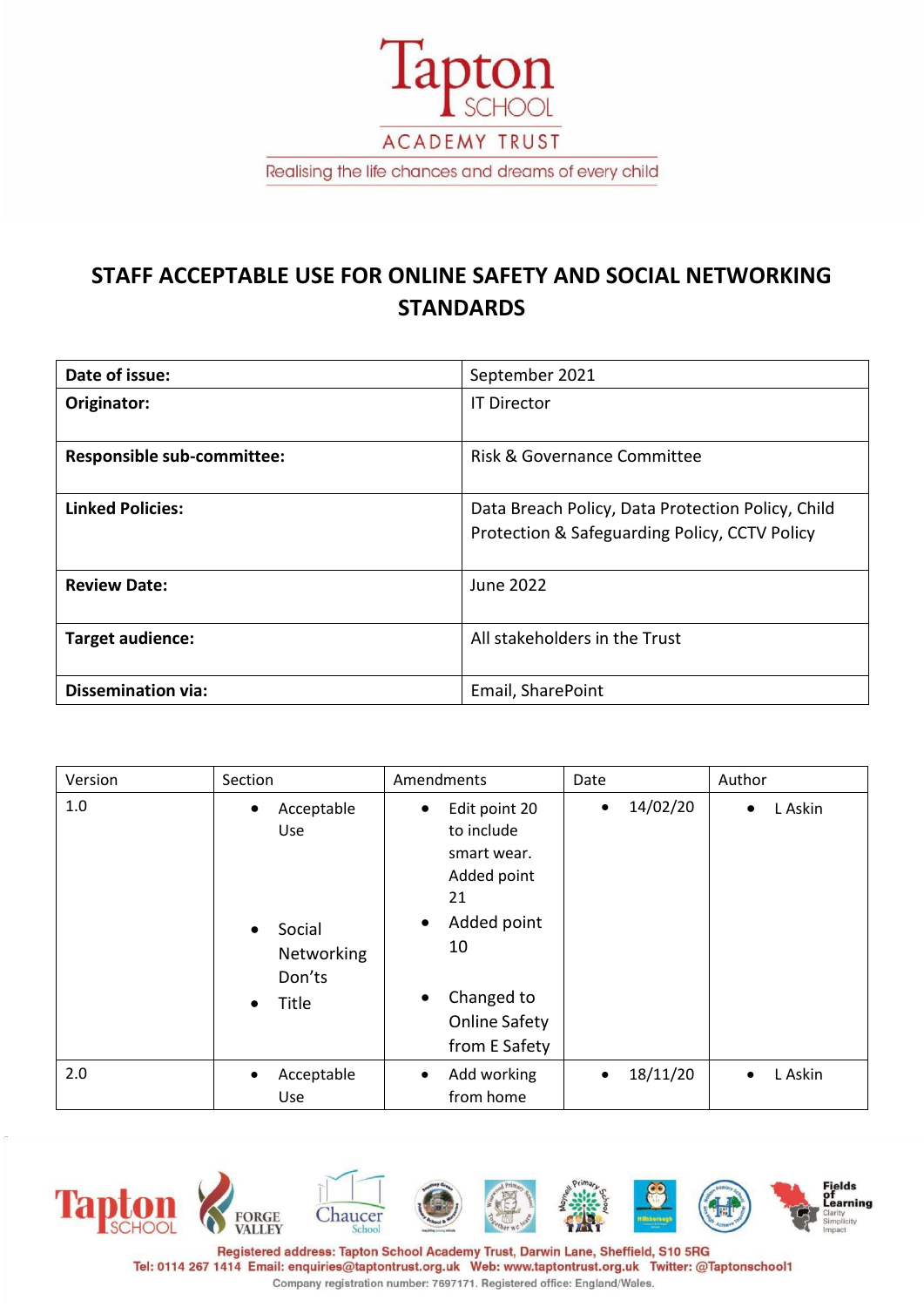| 3.0 | Teams/Online<br>٠<br>Learning and<br><b>Meetings</b> | Teams/Online<br>Learning and<br>Meetings<br>section added | 04/02/21 | L Askin |
|-----|------------------------------------------------------|-----------------------------------------------------------|----------|---------|
|     |                                                      |                                                           |          |         |

Tapton School Academy Trust recognises that the use of ICT, Internet, SharePoint, the Learning Platform and a wide range of electronic communication can greatly enhance the quality of learning across our Trust.

It is vital that everyone adheres to this policy to ensure safe, appropriate and responsible use of such technologies.

#### **Acceptable Use**

- I will read and comply with the *Trust's Data Protection Policy.*
- All data stored by TSAT staff is the property of TSAT and should not be removed when staff leave.
- I will not disclose my username or password to anyone.
- I will not write down or store a password unsecurely.
- I will always log off the computer when I have finished and lock it when unattended.
- I will never use anyone else's login, email address or password.
- I will not use my personal email or personal phone number as a contact for students.
- I will never use my personal email address for work.
- When communicating electronically with students or parentsit will only be via the school's accredited systems.
- I will ensure that all communication is transparent and open to scrutiny.
- I will ensure that communication with students is in a professional manner.
- I understand that the use of the network or any school device to knowingly access inappropriate materials is strictly forbidden and may constitute a criminal offence.
- I will report any accidental access to unacceptable material immediately to my manager and notify my manager if I suspect someone else of misusing ICT. I will also inform the Designated Safeguarding Lead if misuse may be a child protection issue.
- I will ensure that students under my supervision use ICT facilities and the Internet appropriately to support learning. I will challenge and report any misuse.
- I will ensure the ICT team have screened all devices for malicious software before connecting to the network and take care when opening unknown email attachments. I will seek advice from the ICT team if I am unsure about the safety of any such devices or attachments.
- I will make sure that if I need to transport personal data of any kind I will do so using an encrypted external device that has a password in line with the *Trust's Data Protection Policy.*
- I will not attach any devices to the network that may contain files that breach copyright, GDPR or other laws.
- I agree to use the school's ICT only for work related use during my directed working hours.
- If I use a work mobile device or laptop at home and in school, I will not access inappropriate applications/ Internet searches (including gambling).
- I will take all reasonable steps to ensure the safety of ICT which I take off site and will remove anything of a personal nature before it is returned to school.
- My mobile device (phones, tablets, smart wear) will be turned off or kept on silent mode during lessons except in an emergency situation with the agreement of a member of the Senior Leadership Team.
- Employees should not access personal emails or messages during directed working hours except in an emergency situation with the agreement of a member of the Senior Leadership Team.



Registered address: Tapton School Academy Trust, Darwin Lane, Sheffield, S10 5RG Tel: 0114 267 1414 Email: enquiries@taptontrust.org.uk Web: www.taptontrust.org.uk Twitter: @Taptonschool1 Company registration number: 7697171. Registered office: England/Wales.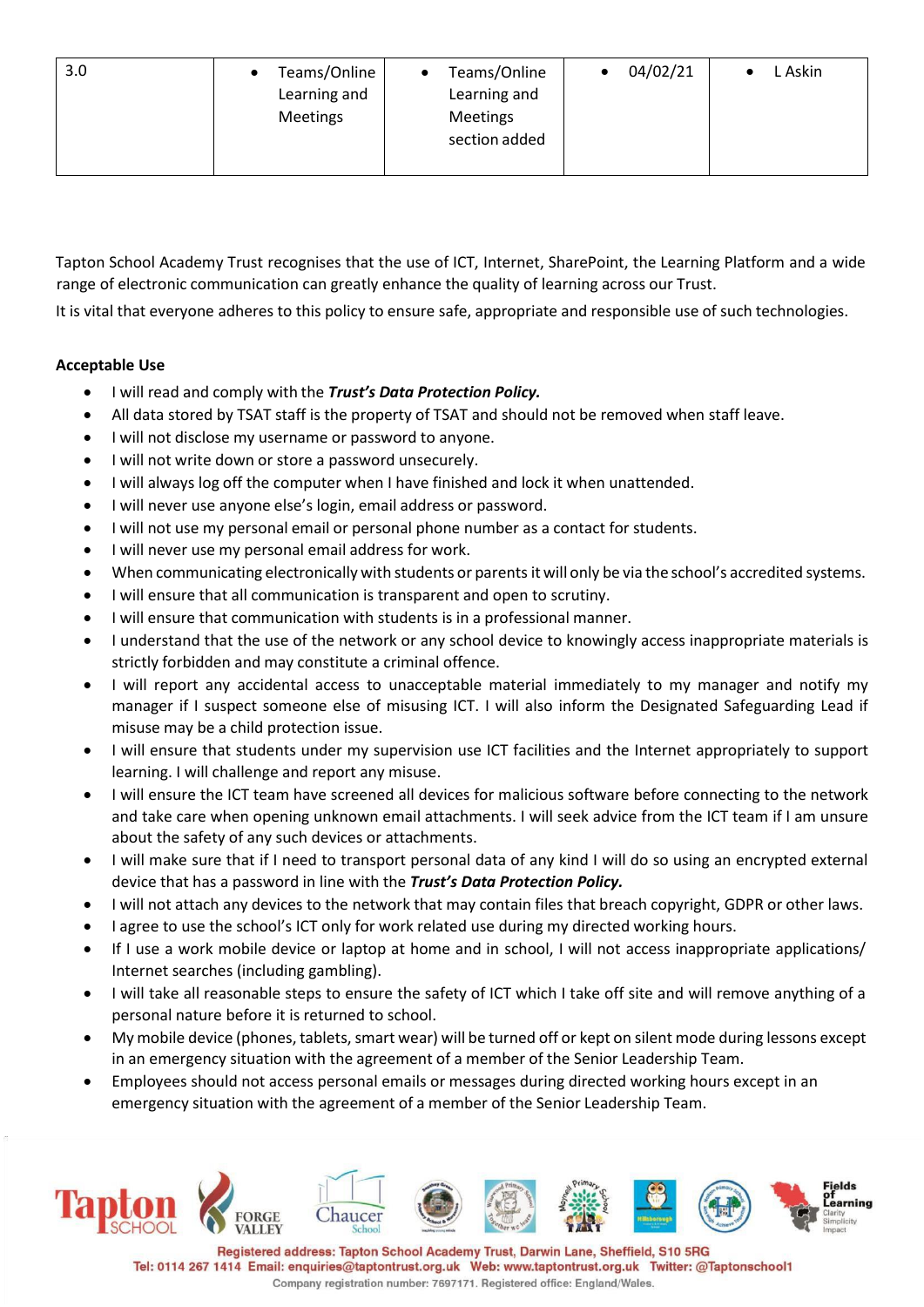- I will only photograph or video students on school devices as part of a planned learning activity or, in exceptional circumstances, for identification purposes and will ensure footage is only used with the correct consent.
- I will not photograph or video students on personal devices.
- If I choose to have my school email account configured on my personal mobile device, I will set a 6-digit passcode and install the school Microsoft Intune email policy application and accept the agreement**.**
- I understand that the Trust monitors Internet usage and sites used by staff. All inappropriate searches are automatically alerted to the DSL and Headteacher.
- I understand that the misuse of ICT facilities and the Internet could result in disciplinary action being taken.
- I will follow Trust password policy of: At least 8 characters, At least 1 capital letter, at least 1 number.
- When working from home I will not leave any school system logged in unattended, these include remote access, Bromcom, SharePoint and video conferencing meetings or training.

## Online Learning and Meetings - including Teams and Zoom

To find out how to do any of the below please visit the Trust Knowledge Base site to access useful guides https://tsat.sharepoint.com/sites/tsat/policies/KnowledgeBase

- When using Teams always blur your background when providing online lessons, recording online content, or attending a meeting when outside of school.
- When using Zoom for a meeting whilst outside of school always upload and apply a custom background.
- Only use scheduled meetings setup in your Teams/Zoom calendar with students or meeting attendees.
- Make sure you end the meeting when meeting with students (or meetings attendees) and do not just leave.
- Always set the lobby option to 'Only me' (organiser) in Teams and enable the Waiting Room in Zoom for all external meetings and lessons so that you know who you is attending, and you can admit each person to the meeting.
- Alwaysset the who can present option to 'Only me' (organiser) for all lessons with students. In Zoom you need to change the share screen advanced sharing options for who can share to 'Only Host' (organiser). Its optional whether you want to do this for meetings with adults in Teams/Zoom.
- If recording a meeting, always make sure the attendees are aware and they are happy for you to record the meeting, if they are not then do not record. Once you start the recording state that the meeting is being recorded and participants have consented to it. *"Please note that any attempt to covertly record such a meeting may be considered as gross misconduct".*
- When entering a meeting/lesson you should always seek to ensure that your camera and microphone is active so that the person leading the meeting/lesson is made aware of your presence.
- If there are any issues with the use of camera (i.e., WIFI or data issues) then you should make the person/s leading the meeting/lesson aware of this.
- Any use of message chat should be to appropriately contribute to the meeting/lesson taking place. It should be the person/s leading the meeting who decide if the message chat needs to be shared on the screen to support the meeting.

#### **Staff social networking standards**

Below sets out the standards expected of all staff when using social media.

#### **DO**

• Always act responsibly. Even if you do not identify your profession or place of work, your conduct could jeopardise any professional registration and/or your employment.



Tel: 0114 267 1414 Email: enquiries@taptontrust.org.uk Web: www.taptontrust.org.uk Twitter: @Taptonschool1 Company registration number: 7697171. Registered office: England/Wales.